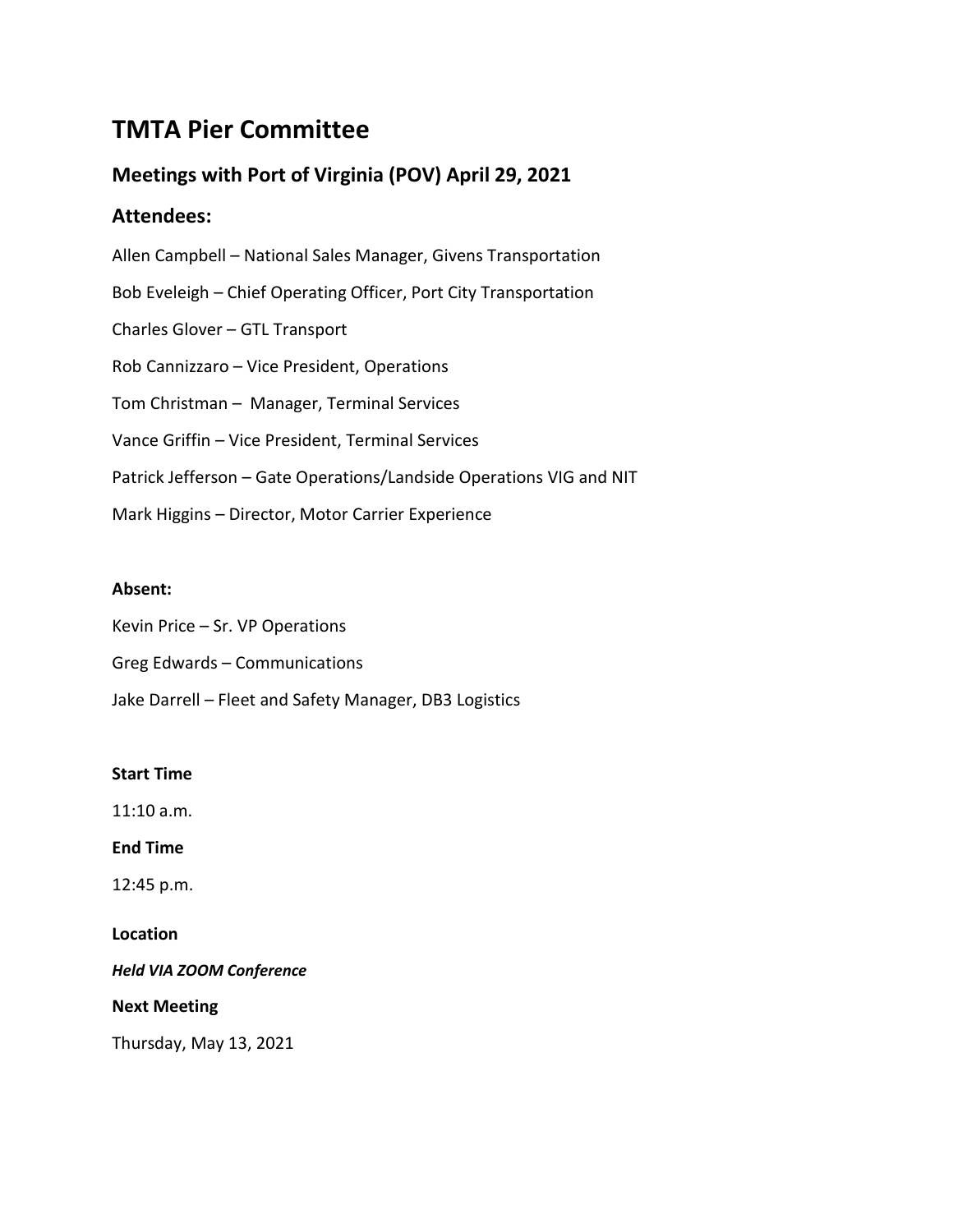# **Notes/Findings**

#### **Metrics**

Next meeting.

# **Volumes**

Actual vs Projected as a result of Ever Given accident – surge continues to grow and will continue for 4-6 weeks. Nonmandatory hours added to help address. Please make reservations for these hours as the transactions will be processed faster.

Turn times at Terminals – expected to remain in line with standard.

Turn Times at Chassis/Container Yard – May be challenged as volumes continue to grow. The Port is accepting additional containers at the Terminals to help relieve pressure.

Projected Container and Chassis Availability during the current surge – new chassis are coming online to increase in number chassis in the pool. Availability is expected to remain good during this surge.

#### **False Duplicate Appointments Requiring Manual Correction**

Fix deployed on April 19 at VIG. The fix resulted in a significant drop in false duplicates but some cases still exist and are being investigated. NIT will be upgraded in mid-May.

# **Appointments Stuck in Verified Status**

Motor Carrier noted reservations not going from Verified to Validated. Now in production at VIG. Significant reduction in stuck items but some cases still exist and are being investigated. NIT will be upgraded in mid-May.

#### **ProPass Error Message**

Error message in ProPass "Returned information from N\$ not numeric." This will be addressed in the fix to the false duplicates issue. This is a false duplicate with multiple errors.

# **EDI Information for Motor Carriers**

Ready for use by motor carriers. Any volunteers contact Mark Higgins.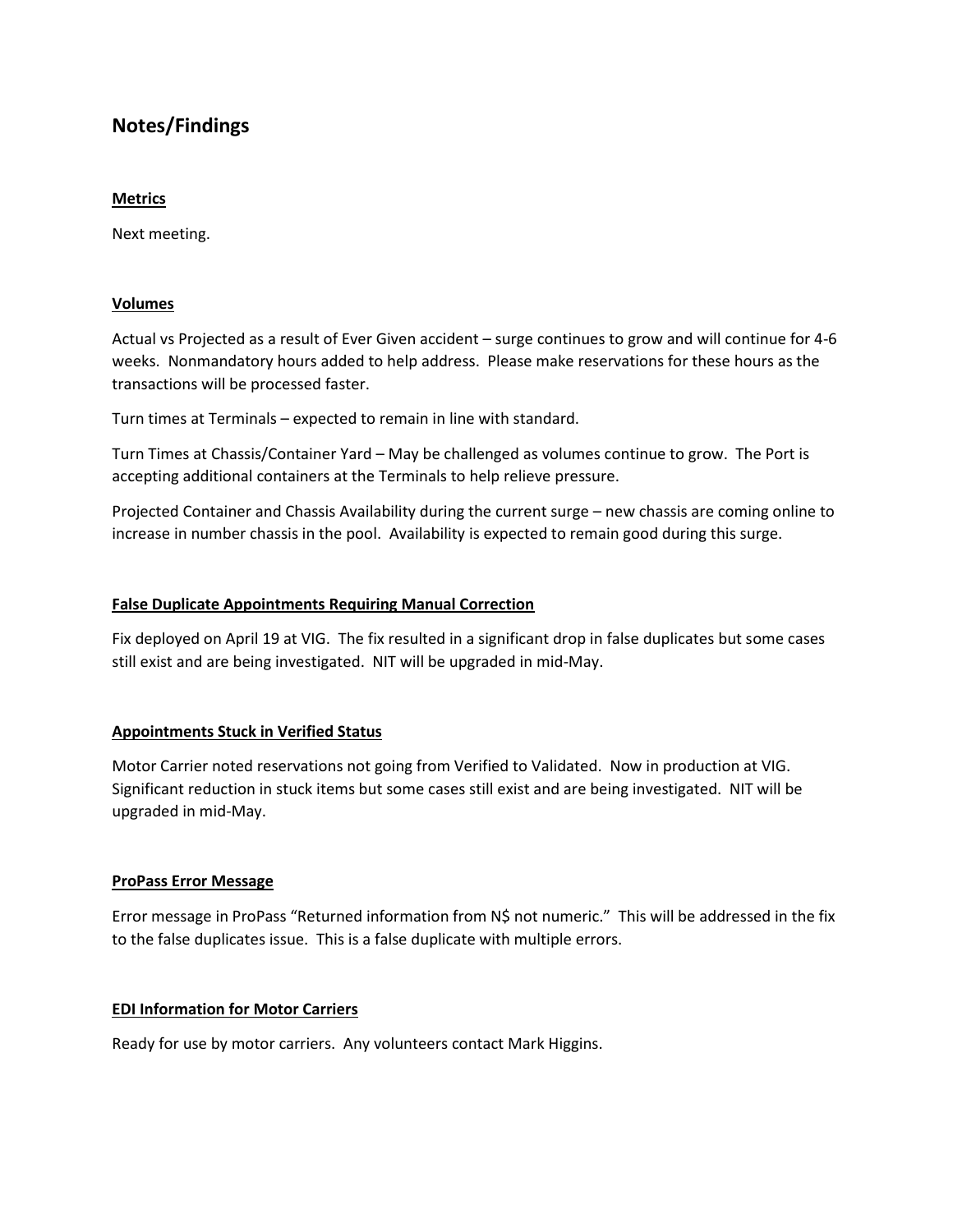# **Deleting Bookings in ProPass**

Bookings that are deleted by the Shipping Line appear in two places in the systems. Only one is automatically deleted. The Port will work to fix this situation so both places have the same up to date information.

Tracking is more accurate than Booking side so Motor Carriers should look at the Tracking side to verify container status. In the meantime, Motor Carriers may also check Shipping Line sites although all parties realize that is less efficient than desired.

April 29 update – development ongoing. Outside vendor is working on solution.

# **Container Numbers Showing in ProPass in Both Terminals**

April 29 update – development ongoing. Outside vendor is working on solution.

# **Export/Empty Reservation Availability First Hours of the Day**

The Pier Committee has asked the Port to analyze first hour reservation attempts and determine if more export/empty reservations can be allocated. Some improvements were made before the current surge. Now, with the sure it is not easy to see how well imports and exports are balanced in the first hour. The Committee will continue to monitor.

# **Dual Moves**

The Pier Committee asked the Port to review the % of single moves and determine whether there are options to increase dual moves (Export Drop/Import Pickup in particular). Motor Carriers should put in a TRAC incident to express their opinions on their ability or inability to make dual moves.

Asked Port to look at increasing ability to do a Pick Import and Drop Empty.

# **Phantom Demand**

The Pier Committee has asked the Port to track and look at reservation attempts that did not complete. The Port does not intend to undertake this effort.

# **Container already on Wheels**

The Pier Committee asked the Port to look at giving motor carriers the option to drop a Port chassis when doing a dual move picking up a container that has already been mounted to a Port chassis. This would avoid a flip. After evaluating the Port is not able to expand the situations where a chassis can be exchanged on Port.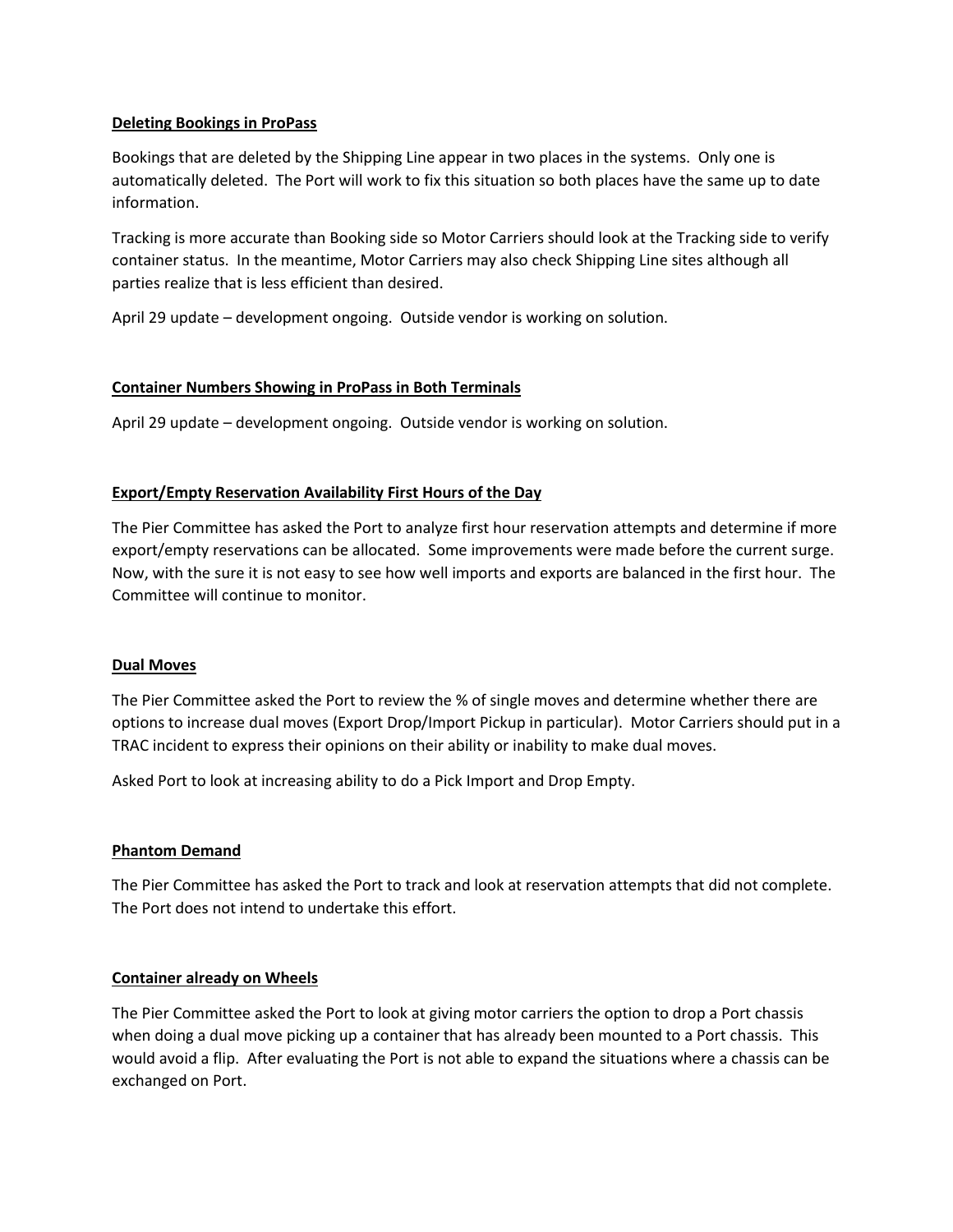# **No Export and Empty Drops Available Early Morning but Imports Readily Available**

See comments on Export/Empty Reservation Availability First Hours of the Day.

# **Chassis Billing Errors**

Motor Carriers are noting incorrect billing for chassis they have EIR for. Port to work with vendor to resolve. Motor Carriers are asked to submit examples to TRAC so the Port can ensure the vendor is addressing the errors.

# **Extended Turn Time for Visit at VIG: 2:20 for Dual Move**

Second half of transaction involved a reefer that was on wheels. Driver had Carrier wheels. Excessive time to unwheel the reefer. Additional time required to unwheel the reefer.

Pier Committee asked the Port to identify ways the Motor Carrier could know the reefer was wheeled. ProPass indicates when a box is on wheels. The container would show as Grounded and the location is a "1" if it is on wheels. If the location is ".1" it is in a stack. Also, on the routing ticket it is noted as "Flip" so the driver should go to the Stack, get unloaded and go directly to the Flip.

# **ProPass Bug: Prevents email from being sent when ordering an RFID Tag**

Port has identified a problem with the source email address and is being fixed.

# **VIG – Drivers Experiencing Printers Out of Paper and Being Redirected**

Port indicates the printer has paper but Kiosk is having an issue so driver is being redirected to keep them moving.

# **VIG – Landside – Drivers Experiencing 5 or more trucks in the Transfer Zone**

Additional volume is producing additional congestion in the Transfer Zone. Port is monitoring and adjusting.

# **VIG – Drivers driving behind trucks in the Transfer Zone instead of in front**

Port will discuss with Health and Safety and increase enforcement.